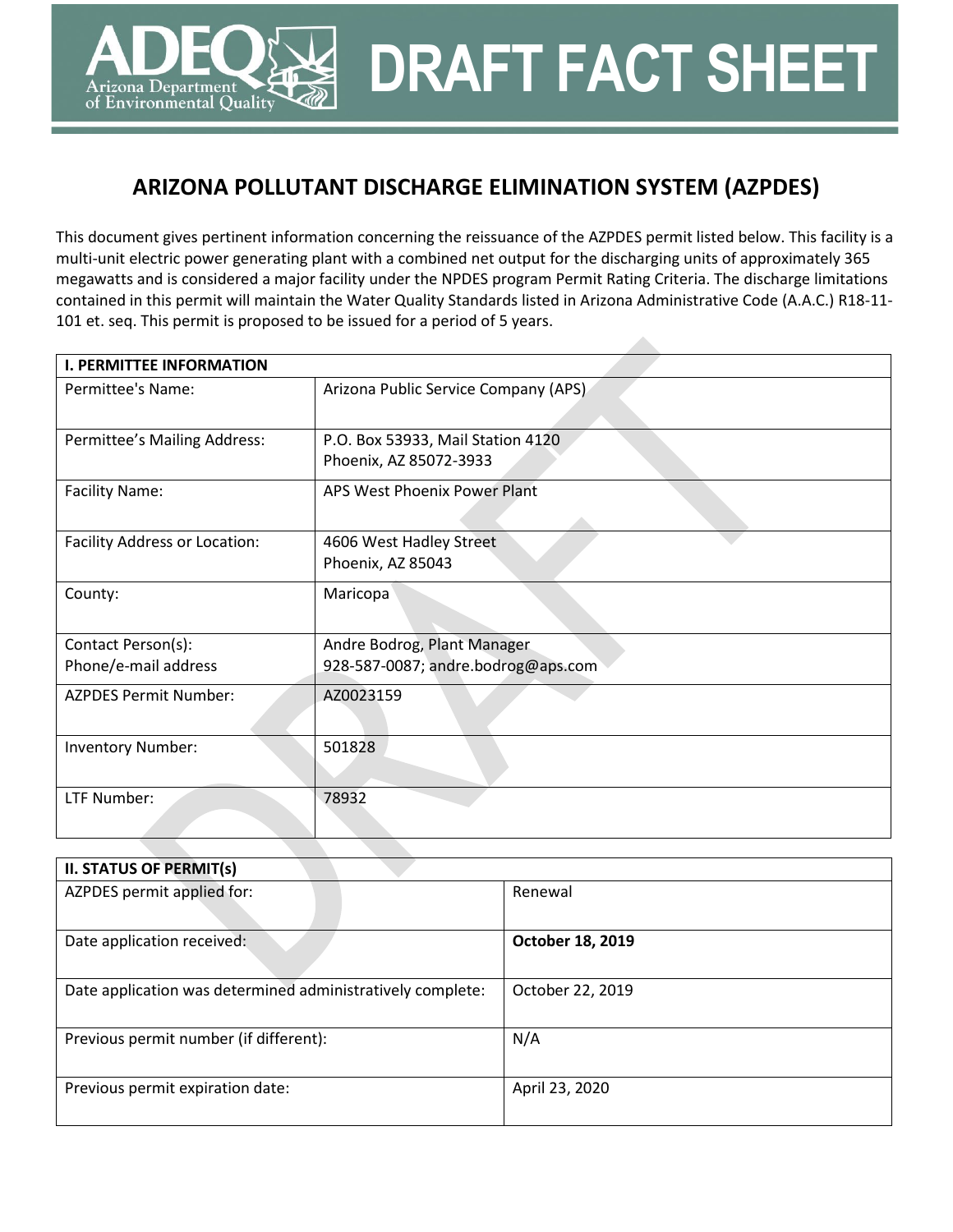

## **II. STATUS OF PERMIT(s)**

#### **208 Consistency:**

In accordance with A.A.C. R18-9-A903(6), a permit cannot be issued for any discharge inconsistent with a plan or plan amendment approved under section 208(b) of the Clean Water Act.

208 Plan consistency is not required for industrial facilities.

Arizona Public Service Company has the following permits issued by ADEQ applicable to the West Phoenix Power Plant:

| <b>Type of Permit</b>                  |         |                                              |
|----------------------------------------|---------|----------------------------------------------|
| <b>Aquifer Protection Permit (APP)</b> | P501828 | Regulates discharges to the local<br>aquifer |

| <b>III. GENERAL FACILITY INFORMATION</b>        |                                                                                                                                                                                                                                                              |  |
|-------------------------------------------------|--------------------------------------------------------------------------------------------------------------------------------------------------------------------------------------------------------------------------------------------------------------|--|
| Type of Facility:                               | Natural gas-fueled electric power generating plant                                                                                                                                                                                                           |  |
|                                                 |                                                                                                                                                                                                                                                              |  |
| <b>Facility Location Description:</b>           | North of W. Buckeye Road and east of 47th Avenue, next to the Salt<br>River Project (SRP) Irrigation Lateral Canal 16.4, a Phoenix Area Canal.<br>The facility is approximately two miles north of the Salt River.                                           |  |
| Nature of facility discharge:                   | Sanding groundwater from on-site production wells, cooling tower<br>blowdown and low volume wastes.                                                                                                                                                          |  |
| Average flow per discharge:                     | The application indicates that for the existing permit term, the average<br>flow per discharge from Outfall 005 is 0.0502 MGD, all sanding water.<br>There were no discharges from Internal Outfall I-001.                                                   |  |
| Reuse / irrigation or other disposal<br>methods | Reuse is not practiced. Currently the cooling tower blowdown and low<br>volume wastes generated by the combined cycle units are authorized to<br>discharge to the City of Phoenix sanitary sewer under Class A<br>Wastewater Discharge Permit No. 1904-1240. |  |
| Continuous or intermittent discharge:           | Intermittent                                                                                                                                                                                                                                                 |  |
| Discharge pattern summary:                      | DMRs and discharge flow records submitted during the existing permit<br>term indicate that the facility has discharged approximately 12 days per<br>year. Discharge is generally highest in the summer and lowest in the<br>winter months.                   |  |
|                                                 | There are seven (7) generating units including five (5) combined cycle units and two (2) simple cycle turbines. Five                                                                                                                                         |  |
|                                                 | production wells provide water for facility operations (Wells 1, 6, 7, 8 and 9). The renewal of the AZPDES permit will<br>continue to provide an alternative disposal method for the industrial wastewater if the sanitary sewer discharge is                |  |

not available. Source (makeup) water for cooling tower is supplied by groundwater from the five on-site production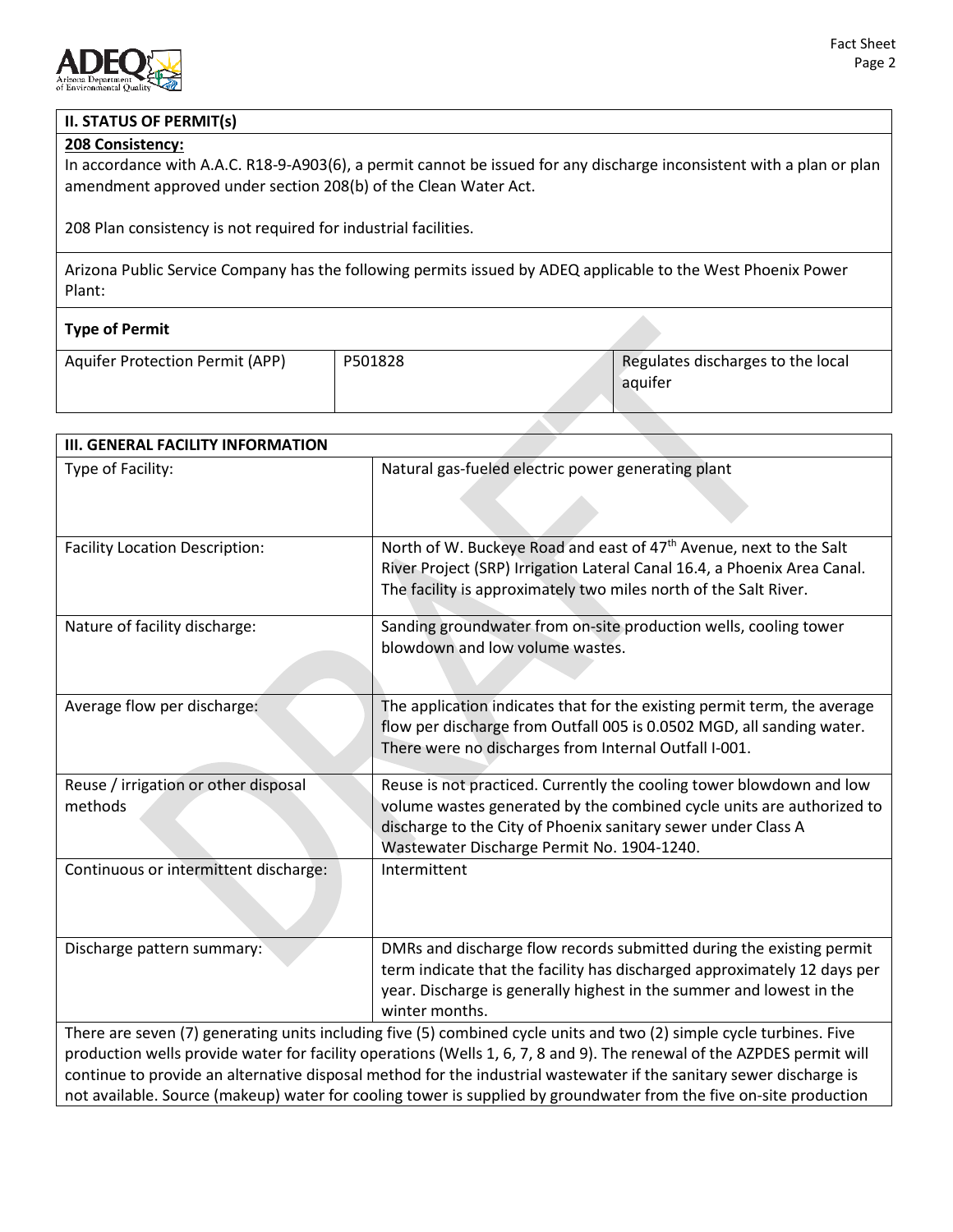

#### **III. GENERAL FACILITY INFORMATION**

wells. Sanding water from these wells is currently the only discharge that is taking place to the receiving water at Outfall 005.

The APS West Phoenix Power Plant is authorized to discharge industrial wastewater to the City of Phoenix sanitary sewer under Class A Wastewater Discharge Permit No. 1904-1240 issued March 8, 2019. Due to the current disposal method of industrial wastewater through the sanitary sewer, discharge characterization in the AZPDES permit for cooling tower blowdown and low volume wastes will not be required. During the next renewal application, APS will provide ADEQ the cooling tower data monitored for the Class A Wastewater Discharge Permit. If APS uses the alternative disposal method and discharges industrial wastewater through Internal Outfall I-001 and to the receiving water at Outfall 005 during the permit term, then monitoring is required and discharge limits set in the permit (Part I.A.2, Table 1b) must be met.

## **IV. RECEIVING WATER** The State of Arizona has adopted water quality standards to protect the designated uses of its surface waters. Streams have been divided into segments and designated uses assigned to these segments. The water quality standards vary by designated use depending on the level of protection required to maintain that use.

| <b>Receiving Water:</b> | Salt River Project (SRP) Irrigation Lateral Canal, a Phoenix Area Canal<br>(Below municipal WTP intakes and all other locations) |                                                                                       |
|-------------------------|----------------------------------------------------------------------------------------------------------------------------------|---------------------------------------------------------------------------------------|
| River Basin:            | Middle Gila River Basin                                                                                                          |                                                                                       |
| Outfall Location(s):    | Outfall 005:<br>Township 1N, Range 2E, Section 23<br>Latitude 33° 26' 25" N, Longitude 112° 09' 37" W                            |                                                                                       |
|                         | Internal Outfall I-001:                                                                                                          | Township 1N, Range 2E, Section 23<br>Latitude 33° 26' 31" N, Longitude 112° 09' 30" W |

The outfall discharges to, or the discharge may reach, a surface water listed in Appendix B of A.A.C. Title 18, Chapter 11, Article 1.

| Designated uses for the<br>receiving water listed<br>above: | Agricultural Irrigation (AgI)<br>Agricultural Livestock watering (AgL) |
|-------------------------------------------------------------|------------------------------------------------------------------------|
| Is the receiving water on<br>the 303(d) list?               | No, and there are no TMDL issues associated.                           |

Given the uses stated above, the applicable narrative water quality standards are described in A.A.C. R18-11-108, and the applicable numeric water quality standards are listed in A.A.C. R18-11-109 and in Appendix A thereof. There are two standards for the Aquatic and Wildlife uses, acute and chronic. In developing AZPDES permits, the standards for all applicable designated uses are compared and limits that will protect for all applicable designated uses are developed based on the standards.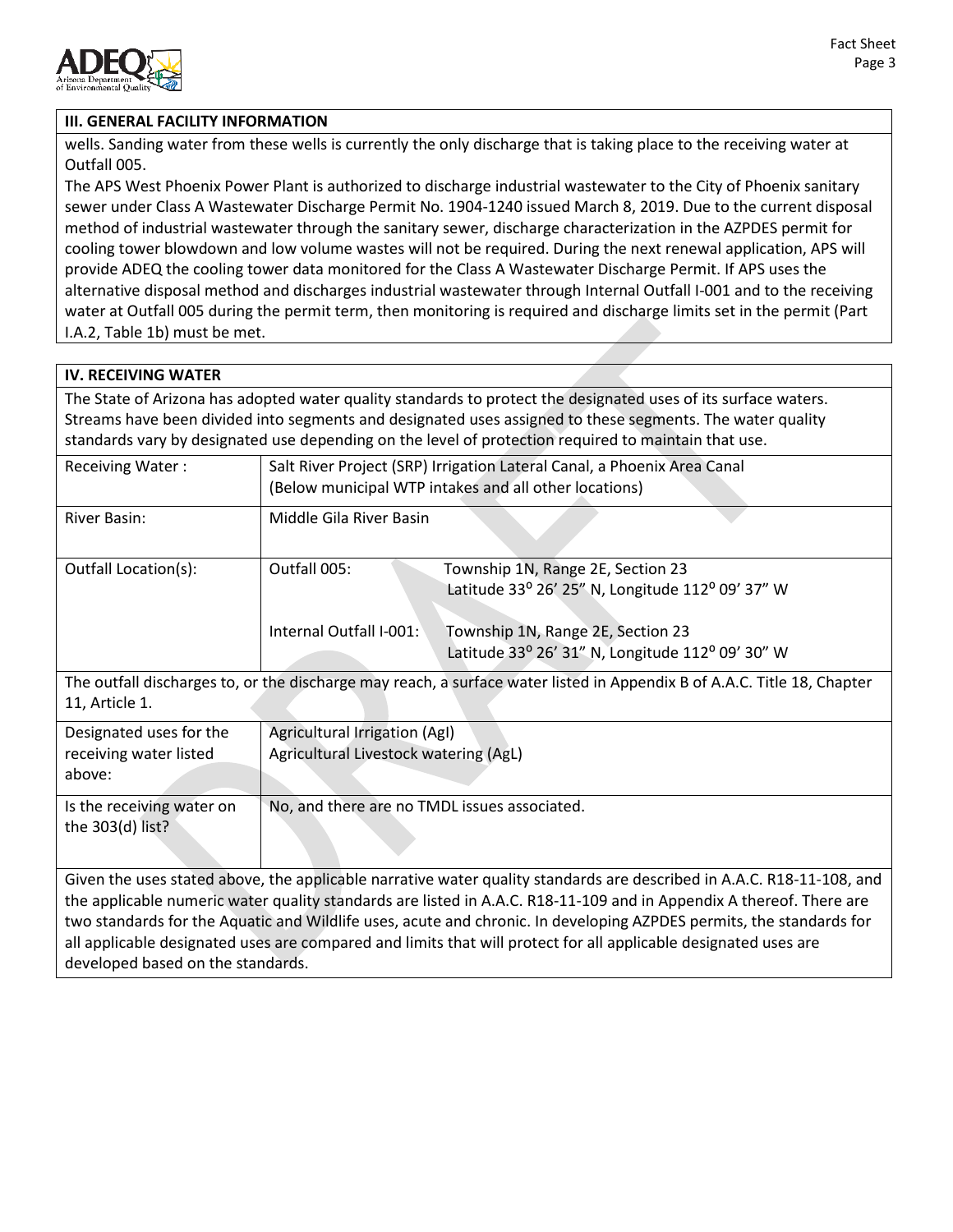

## **V. DESCRIPTION OF DISCHARGE**

Because the facility is in operation and discharges have occurred, discharge monitoring data are available. The following is the measured discharge quality reported on DMRs, laboratory reports, and in the application.

| <b>Parameters</b>                   | <b>Units</b> | <b>Average Discharge Concentration</b> | <b>Maximum Discharge Concentration</b> |
|-------------------------------------|--------------|----------------------------------------|----------------------------------------|
| <b>Total Suspended Solids (TSS)</b> | mg/L         | 13                                     | 42                                     |
| Boron                               | $\mu$ g/L    | 130                                    | 1300                                   |
| Chromium, Total                     | mg/L         | 0.061                                  | 0.081                                  |
| Selenium                            | $\mu$ g/L    | 0.62                                   | 0.62                                   |
| Zinc                                | mg/L         | 0.06                                   | 0.11                                   |
| pH                                  | S.U.         | Minimum: 7.7                           | Maximum: 8.3                           |

| VI. STATUS OF COMPLIANCE WITH THE EXISTING AZPDES PERMIT |                                                                                     |  |  |
|----------------------------------------------------------|-------------------------------------------------------------------------------------|--|--|
| Date of most recent                                      | 1/23/2019; no potential violations were noted as a result of this inspection.       |  |  |
| inspection:                                              |                                                                                     |  |  |
|                                                          |                                                                                     |  |  |
| DMR files reviewed:                                      | 04/2015 through 10/2019                                                             |  |  |
|                                                          |                                                                                     |  |  |
|                                                          |                                                                                     |  |  |
| Lab reports reviewed:                                    | 06/2016 through 07/2019                                                             |  |  |
|                                                          |                                                                                     |  |  |
|                                                          |                                                                                     |  |  |
| <b>DMR Exceedances:</b>                                  | No exceedances were noted.                                                          |  |  |
|                                                          | Internal Outfall I-001 had high concentrations of Boron that would exceed standards |  |  |
|                                                          | if discharged to the receiving water at Outfall 005.                                |  |  |
| NOVs issued:                                             | None                                                                                |  |  |
|                                                          |                                                                                     |  |  |
|                                                          |                                                                                     |  |  |
| NOVs closed:                                             | N/A                                                                                 |  |  |
|                                                          |                                                                                     |  |  |
|                                                          |                                                                                     |  |  |
| Compliance orders:                                       | None                                                                                |  |  |
|                                                          |                                                                                     |  |  |
|                                                          |                                                                                     |  |  |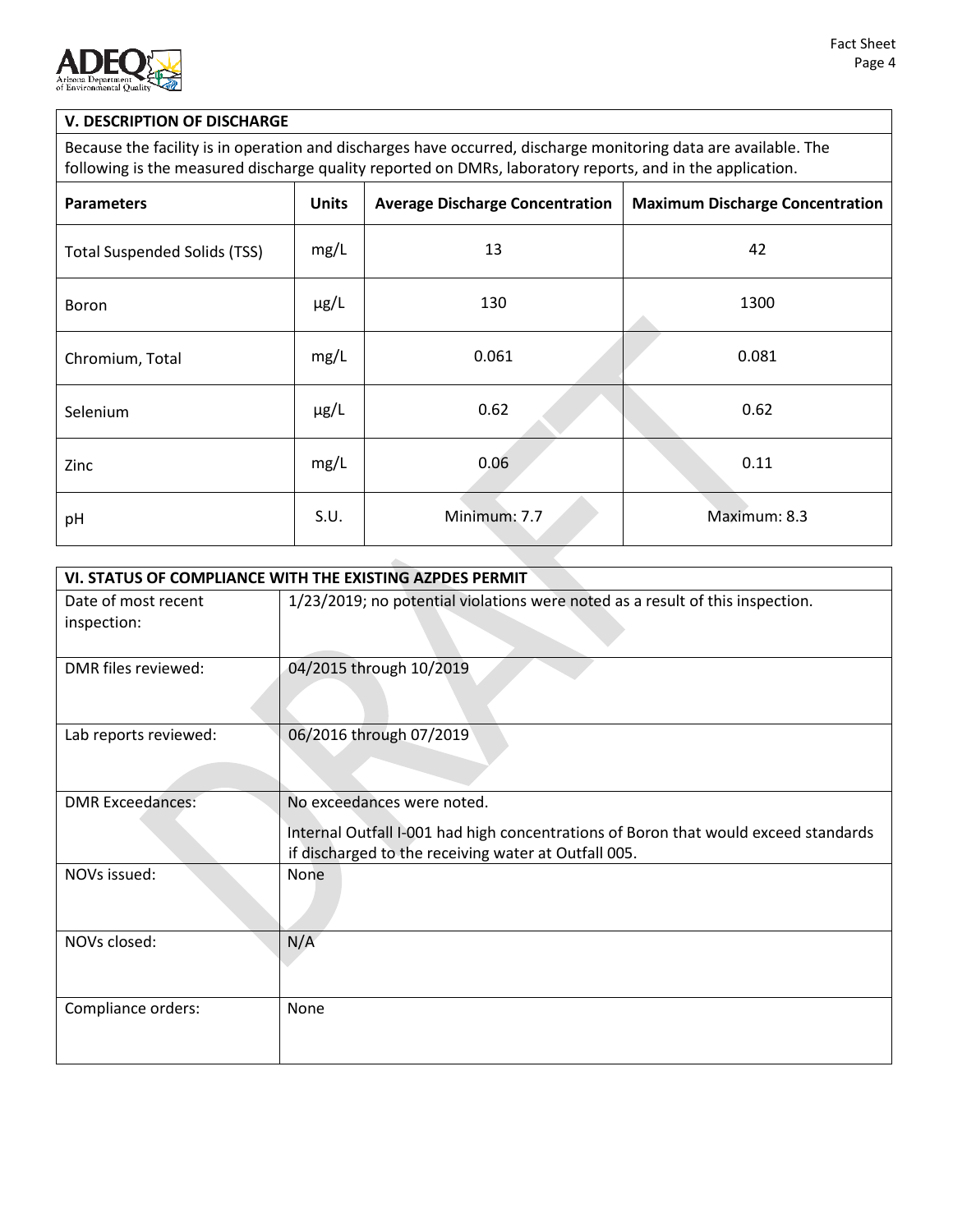

| <b>VII. PROPOSED PERMIT CHANGES</b>                                                        |                                                         |                                                                                     |                                                                                                                                                                                                                                                                                                                                                                                                                                                                                                            |
|--------------------------------------------------------------------------------------------|---------------------------------------------------------|-------------------------------------------------------------------------------------|------------------------------------------------------------------------------------------------------------------------------------------------------------------------------------------------------------------------------------------------------------------------------------------------------------------------------------------------------------------------------------------------------------------------------------------------------------------------------------------------------------|
| The following table lists the major changes from the previous permit in this draft permit. |                                                         |                                                                                     |                                                                                                                                                                                                                                                                                                                                                                                                                                                                                                            |
| Parameter                                                                                  | <b>Existing Permit</b>                                  | <b>Proposed permit</b>                                                              | <b>Reason for change</b>                                                                                                                                                                                                                                                                                                                                                                                                                                                                                   |
| <b>Reporting Location</b>                                                                  | Mail in hard copies of<br>DMRs and other<br>attachments | DMRs and other reports<br>to be submitted<br>electronically through<br>myDEQ portal | Language added to support the<br>NPDES electronic DMR reporting rule<br>that became effective on December<br>21, 2015.                                                                                                                                                                                                                                                                                                                                                                                     |
| Selenium<br>(Outfall 005)                                                                  | Limited                                                 | DC monitoring                                                                       | Data submitted indicated no<br>reasonable potential for an<br>exceedance of a standard.                                                                                                                                                                                                                                                                                                                                                                                                                    |
| Zinc<br>(Outfall 005)                                                                      | No monitoring                                           | DC monitoring                                                                       | Zinc has applicable AgI and AgL<br>standards that requires discharge<br>characterization monitoring to assess<br>the presence of pollutants.                                                                                                                                                                                                                                                                                                                                                               |
| Internal Outfall I-001                                                                     | <b>DC Monitoring</b>                                    | No monitoring required                                                              | The internal outfall has not<br>discharged to the receiving water<br>since 2010. The facility is authorized<br>to discharge industrial wastewater<br>(cooling tower blowdown and low<br>volume wastes) to the City of Phoenix<br>sanitary sewer under Class A<br>Wastewater Discharge Permit No.<br>1904-1240 issued March 8, 2019.<br>Characterization data of the cooling<br>tower will be provided to ADEQ in<br>compliance with the Class A<br>Wastewater Discharge permit<br>monitoring requirements. |

Anti-backsliding considerations – "Anti-backsliding" refers to statutory (Section 402(o) of the Clean Water Act) and regulatory (40 CFR 122.44(l)) requirements that prohibit the renewal, reissuance, or modification of an existing NPDES permit that contains discharge limits, permit conditions, or standards that are less stringent than those established in the previous permit. The rules and statutes do identify exceptions to these circumstances where backsliding is acceptable. This permit has been reviewed and drafted with consideration of anti-backsliding concerns.

Limits for the following parameter have been removed from the permit because evaluation of current data allows the conclusion that no reasonable potential (RP) for an exceedance of a standard exists:

#### • Selenium

This is considered allowable backsliding under 303(d)(4). The discharge limitations in the current permit for this one parameter was based on state standards, the respective receiving waters are in attainment for this parameter, and the revisions are consistent with antidegradation requirements. See Section XII for information regarding antidegradation requirements.

No limits are less stringent due to a change in the WQS in this permit.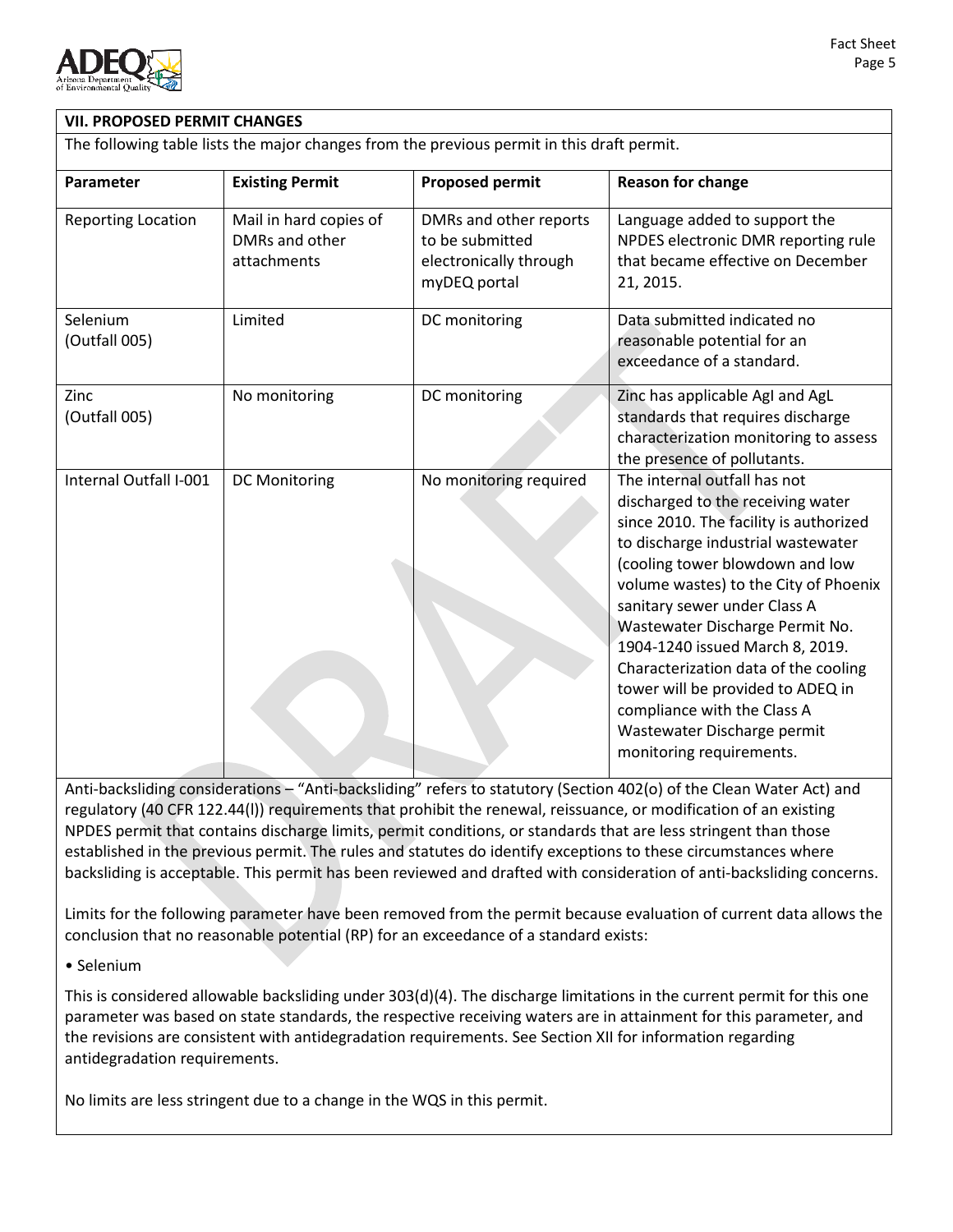

## **VIII. DETERMINATION OF DISCHARGE LIMITATIONS**

When determining what parameters need monitoring and/or limits included in the draft permit, both technologybased and water quality-based criteria were compared and the more stringent criteria applied.

**Technology-based Limitations**: As outlined in 40 CFR Part 423 and incorporated by reference in A.A.C. R18-9- A905(A)(9):

The discharge from the APS West Phoenix Power Plant is subject to the requirements specified under 40 CFR 423, Steam Electric Power Generating Point Source Category. This section applies to discharges resulting from the operation of a generating unit by an establishment whose generation of electricity is the predominant source of revenue or principal reason for operation, and whose generation of electricity results primarily from a process utilizing fossil-type fuel (coal, oil, or gas). This part applies to discharges associated with both the combustion turbine and steam turbine portions of a combined cycle generating unit.

The regulations found at 40 CFR Part 423 require that steam power generating plants achieve specified treatment standards for pH, total suspended solids (TSS), oil and grease, free available chlorine (FAC), chromium (total), and zinc based on the type of treatment technology available. Therefore, technology-based effluent limitations (TBELs) have been established in the permit for these parameters:

40 CFR 423.12(b)(1) establishes that the pH of all discharges, except once through cooling water, shall be within the range of 6.0 - 9.0.

40 CFR 423.12(b)(2) and 40 CFR 423.13(a) establish that there shall be no discharge of polychlorinated biphenyl compounds (PCBs) such as those commonly used for transformer fluid.

40 CFR 423.12(b)(3) establishes discharge limitations applicable to the quantity of pollutants discharged from low volume waste sources. The following limitations represent the degree of discharge reduction attainable by the application of the best practicable control technology currently available (BPT):

| Parameter      | Maximum for any 1 day  | Average of daily values for 30 consecutive days |
|----------------|------------------------|-------------------------------------------------|
| <b>TSS</b>     | 100.0 mg/L             | $30.0 \,\mathrm{mg/L}$                          |
| Oil and Grease | $20.0 \,\mathrm{mg/L}$ | 15.0 mg/L                                       |

40 CFR 423.12(b)(7) and 40 CFR 423.13(d)(1) establish discharge limitations applicable to the quantity of pollutants discharged in cooling tower blowdown. The following limitations represent the degree of discharge reduction attainable by the application of the best practicable control technology currently available (BPT):

| Parameter                     | Maximum concentration | Average concentration |
|-------------------------------|-----------------------|-----------------------|
| Free Available Chlorine (FAC) | $0.5 \text{ mg/L}$    | $0.2 \text{ mg/L}$    |

40 CFR 423.12(b)(8) establishes that free available chlorine may not be discharged from any unit for more than two hours in any one day.

40 CFR 423.13(d)(1) establishes discharge limitations application to the quantity of pollutants discharged in cooling tower blowdown. The following limitations represents the degree of discharge reduction attainable by the application of the best available technology economically achievable (BAT):

| Parameter       | Maximum for any 1 day | Average of daily values for 30 consecutive days |
|-----------------|-----------------------|-------------------------------------------------|
| Chromium, total | $0.2 \text{ mg/L}$    | $0.2 \text{ mg/L}$                              |
| Zinc            | $1.0 \text{ mg/L}$    | $1.0 \text{ mg/L}$                              |

No detectable amount of any of the 126 priority pollutants may be contained in any chemical added for cooling tower blowdown except for chromium and zinc at the maximum levels listed above.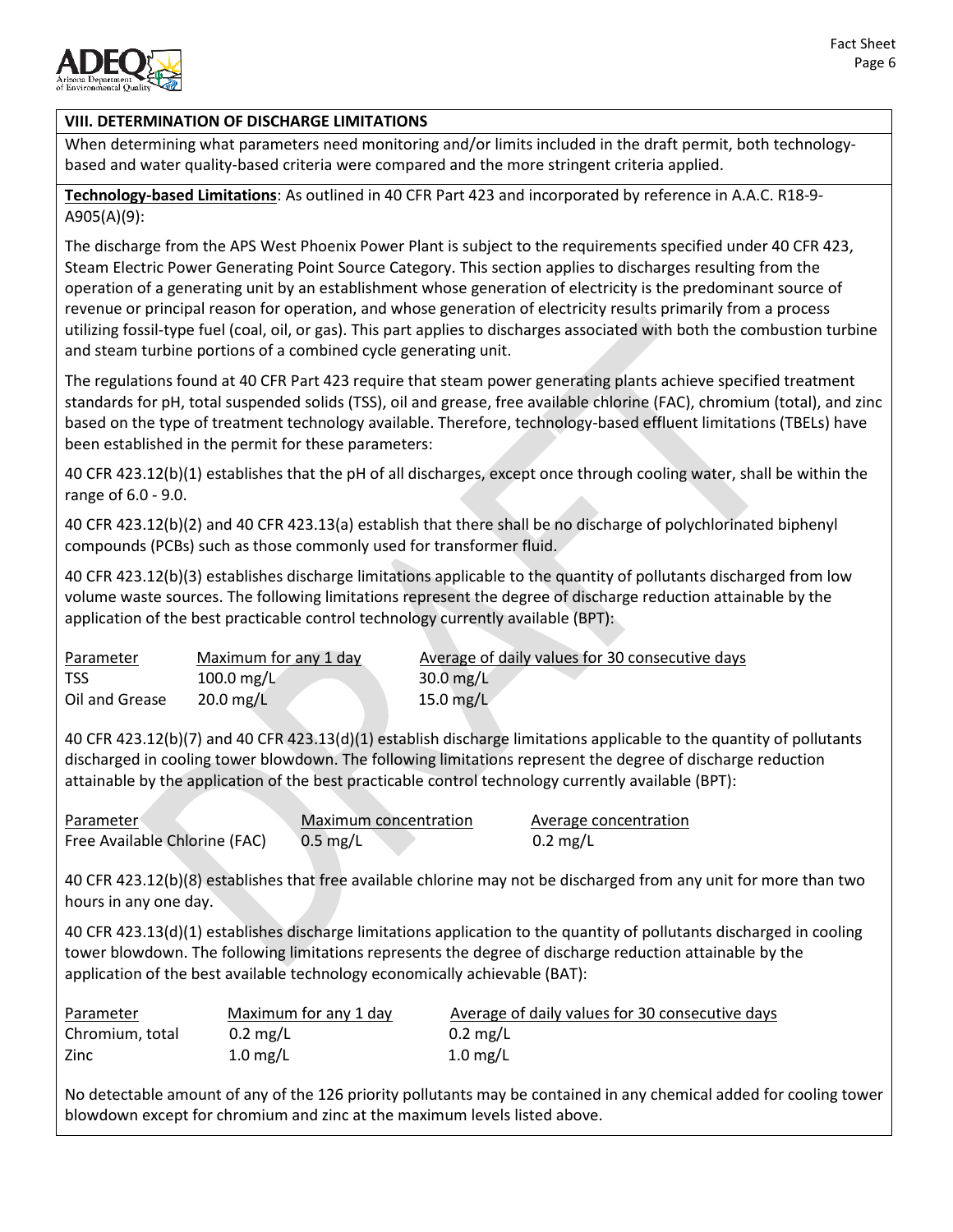

### **VIII. DETERMINATION OF DISCHARGE LIMITATIONS**

**Numeric Water Quality Standards**: As outlined in A.A.C. R18-11-109 and Appendix A:

Per 40 CFR 122.44(d)(1)(ii), (iii) and (iv), discharge limits must be included in the permit for parameters with "reasonable potential" (RP), that is, those known to be or expected to be present in the discharge at a level that could potentially cause any applicable numeric water quality standard to be exceeded. RP refers to the possibility, based on the statistical calculations using the data submitted, or consideration of other factors to determine whether the discharge may exceed the Water Quality Standards. The procedures used to determine RP are outlined in the *Technical Support Document for Water Quality-based Toxics Control (TSD)* (EPA/505/2-90-001). In most cases, the highest reported value for a parameter is multiplied by a factor (determined from the variability of the data and number of samples) to determine a "highest estimated value". This value is then compared to the lowest applicable Water Quality Standard for the receiving water. If the value is greater than the standard, RP exists and a water quality-based effluent limitation (WQBEL) is required in the permit for that parameter. RP may also be determined from BPJ based on knowledge of the treatment facilities and other factors. The basis for the RP determination for each parameter with a WQBEL is shown in the table below.

For a number of other pollutants, Discharge Characterization (DC) monitoring is required at a lesser frequency and without established numeric limits (Tables 2a – 2b in the draft permit). (See discussion under "Discharge Characterization" below for further details.)

The proposed permit limits were established using a methodology developed by EPA. Long Term Averages (LTA) were calculated for each designated use and the lowest LTA was used to calculate the average monthly limit (AML) and maximum daily limit (MDL) necessary to protect all uses. This methodology takes into account criteria, discharge variability, and the number of observations taken to determine compliance with the limit and is described in Chapter 5 of the TSD. Limits based on A&W criteria were developed using the "two-value steady state wasteload allocation" described on page 99 of the TSD. When the limit is based on human health criteria, the monthly average was set at the level of the applicable standard and a daily maximum limit was determined as specified in Section 5.4.4 of the TSD.

#### **Mixing Zone**

The limits in this permit were determined without the use of a mixing zone. Arizona state water quality rules require that water quality standards be achieved without mixing zones unless the permittee applies for and is approved for a mixing zone. Since a mixing zone was not applied for or granted, all water quality criteria are applied at end-of-pipe.

#### **Hardness**

There are no aquatic and wildlife designated uses for the receiving water, therefore, hardness is not required to determine standards for hardness-dependent metals.

#### **Whole Effluent Toxicity (WET)**

ADEQ does not require WET testing if the receiving water has no aquatic and wildlife designated uses. Although the narrative standard prohibiting the discharge of toxic pollutants applies to all discharges, the test species are not appropriate for these receiving waters and no alternative tests are readily available. Therefore, WET testing is not required in this permit, and Part IV for WET testing is shown as "not applicable."

#### **Discharge Characterization (DC)**

In addition to monitoring for parameters assigned a limit, sampling is required to assess the presence of pollutants in the discharge at certain minimum frequencies for additional suites of parameters, whether the facility is discharging or not. This monitoring is specified in Tables 2.a. through 2.b., *Discharge Characterization Testing,* as follows:

- Table 2.a. General Chemistry Sanding Water (Outfall 005)
- Table 2.b. Selected Metals and Cyanide Sanding Water (Outfall 005)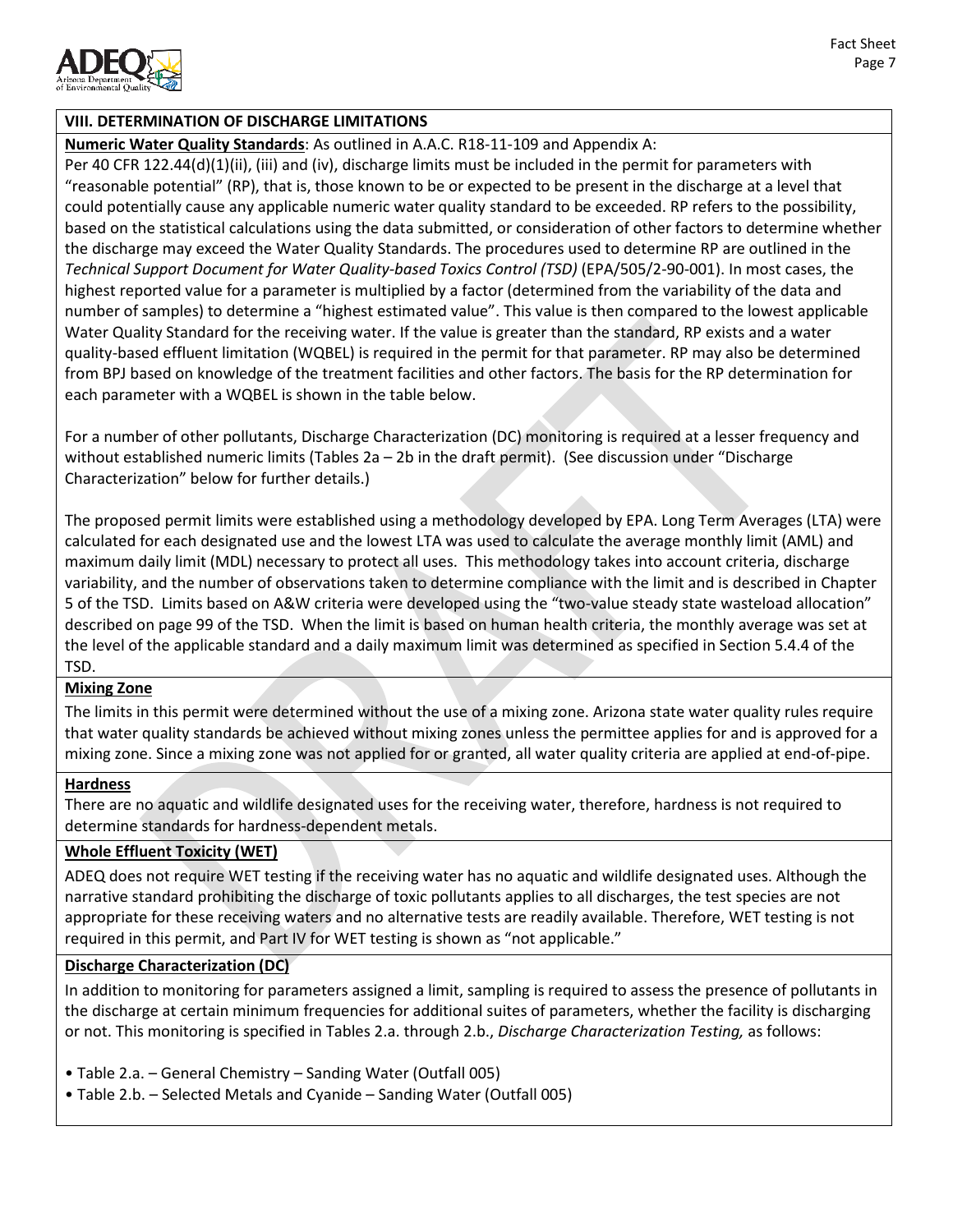

## **VIII. DETERMINATION OF DISCHARGE LIMITATIONS**

NOTE: Some parameters listed in Tables 2.a. and 2.b. are also listed in Tables 1.a. In this case, the data from monitoring under Table 1.a may be used to satisfy the requirements of Tables 2.a. and / or 2.b., provided the specified sample types are the same. In the event the facility does not discharge to a water of the U.S. during the life of the permit, DC monitoring of representative samples of the discharge is still required.

The discharge characterization for Internal Outfall I-001 has been removed from the draft permit. This monitoring is being performed through the Class A Wastewater Discharge Permit authorized by the City of Phoenix. For the next permit renewal, this characterization data of the cooling tower blowdown will be submitted with the renewal application for reasonable potential analysis. The SIU data covers all required parameters except boron and free available chlorine (FAC), which will need to be added to the sampling when applicable. Annual sample data provided during the next permit renewal will be sufficient for the analysis of the discharge.

The purpose of DC monitoring is to characterize the discharge and determine if the parameters of concern are present in the discharge and at what levels. This monitoring will be used to assess RP per 40 CFR 122.44(d)(1)(iii)). DC monitoring is required in accordance with 40 CFR 122.43(a), 40 CFR 122.44(i), and 40 CFR 122.48(b) as well as A.R.S. §49-203(A)(7). If pollutants are noted at levels of concern during the permit term, this permit may also be reopened to add related limits or conditions.

**Permit Limitations and Monitoring Requirements**

The table that follows summarizes the parameters that are limited in the permit and the rationale for that decision. Also included are the parameters that require monitoring without any limitations or that have not been included in the permit at all and the basis for those decisions. The corresponding monitoring requirements are shown for each parameter. In general, the regulatory basis for monitoring requirements is per 40 CFR §122.44(i) *Monitoring requirements,* and 40 CFR §122.48(b), *Required monitoring*; all of which have been adopted by reference in A.A.C. R18-9-A905, *AZPDES Program Standards*.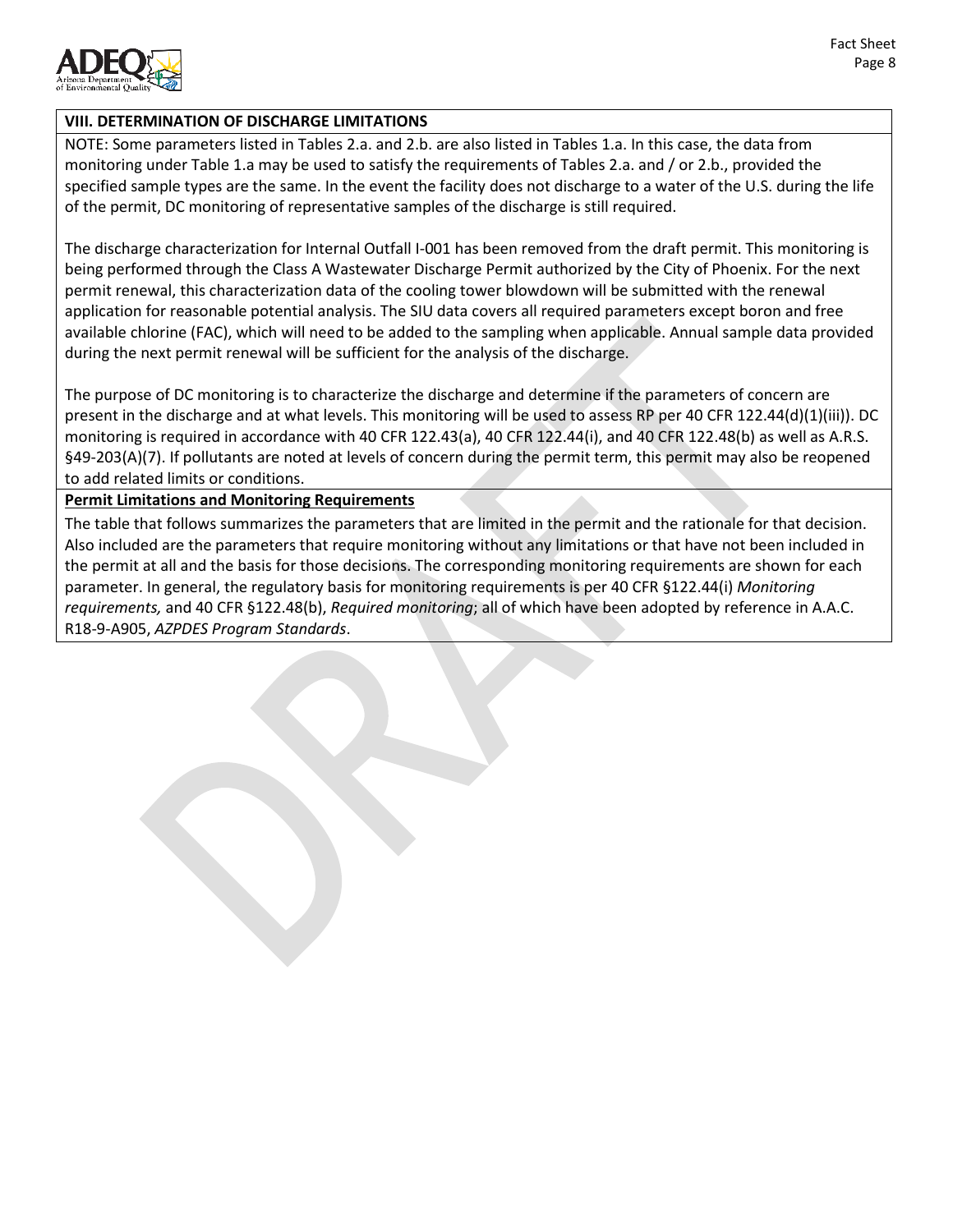



| Parameter                                                                                                                    | Lowest Standard / Designated Use                                                                                                              | Maximum<br><b>Reported Daily</b><br>Value        | No. of<br><b>Samples</b>                 | <b>Estimated</b><br><b>Maximum</b><br>Value | <b>RP Determination</b>                                         | Proposed Monitoring Requirement/ Rationale (1)(2)                                                                                                                                       |  |  |
|------------------------------------------------------------------------------------------------------------------------------|-----------------------------------------------------------------------------------------------------------------------------------------------|--------------------------------------------------|------------------------------------------|---------------------------------------------|-----------------------------------------------------------------|-----------------------------------------------------------------------------------------------------------------------------------------------------------------------------------------|--|--|
| <b>OUTFALL 005</b>                                                                                                           |                                                                                                                                               |                                                  |                                          |                                             |                                                                 |                                                                                                                                                                                         |  |  |
| Flow                                                                                                                         | $- - -$                                                                                                                                       | $\omega \sim \omega$                             | - - -                                    | $\omega_{\rm{eff}}$ and $\omega_{\rm{eff}}$ | -44                                                             | Discharge flow is to be monitored on a continual basis<br>using a flow meter.                                                                                                           |  |  |
| <b>Biological Oxygen</b><br>Demand (BOD);<br>Carbonaceous<br>Oxygen Demand<br>(COD);<br><b>Total Organic Carbon</b><br>(TOC) | No applicable numeric standard                                                                                                                | $BOD: < 5$ mg/L<br>COD: 10 mg/L<br>TOC: < 1 mg/L | <b>BOD: 2</b><br>COD: 2<br><b>TOC: 2</b> | N/A                                         | N/A                                                             | Monitoring is required for discharge characterization.                                                                                                                                  |  |  |
| <b>Total Suspended</b><br>Solids (TSS)                                                                                       | 30-day average: 100 mg/L<br>Daily maximum: 30 mg/L<br>Technology-based limits<br>40 CFR 423.12(b)(3)                                          | 42 mg/L                                          | 18                                       | N/A                                         | TBEL is always<br>applicable to a<br>discharge.                 | Monitoring is required and a TBEL remains in the permit.                                                                                                                                |  |  |
| pH                                                                                                                           | Minimum: 6.5<br>Maximum: 9.0<br>AgL<br>A.A.C. R18-11-109(B)<br>Minimum: 6.0<br>Maximum: 9.0<br>Technology-based limits<br>40 CFR 423.12(b)(1) | $7.5 - 8.3$                                      | 50                                       | N/A                                         | <b>WQBEL or TBEL is</b><br>always applicable<br>to a discharge. | pH is to be monitored using a discrete sample of the<br>discharge and a WQBEL remains in the permit. 40 CFR<br>Part 136 specifies that grab samples must be collected<br>for pH.        |  |  |
| Temperature                                                                                                                  | No applicable numeric standard                                                                                                                | 21-32°C                                          | 10                                       | N/A                                         | N/A                                                             | Discharge temperature is to be monitored for discharge<br>characterization by discrete sample. 40 CFR Part 136<br>specifies that discrete samples must be collected for<br>temperature. |  |  |
| <b>Total Dissolved Solids</b><br>(TDS)                                                                                       | No applicable numeric standard                                                                                                                | 810 mg/L                                         | $\overline{2}$                           | N/A                                         | N/A                                                             | Monitoring required for discharge characterization.                                                                                                                                     |  |  |
| Ammonia                                                                                                                      | No applicable numeric standard                                                                                                                | $< 0.5$ mg/L                                     | $\overline{2}$                           | N/A                                         | N/A                                                             | Monitoring required for discharge characterization.                                                                                                                                     |  |  |
| Oil & Grease                                                                                                                 | 30-day average: 15 mg/L<br>Daily maximum: 20 mg/L<br>Technology-based limits<br>40 CFR 423.12(b)(3)                                           | 7.3 mg/L                                         | 18                                       | N/A                                         | TBEL is always<br>applicable to a<br>discharge.                 | Monitoring required and a TBEL remains in the permit.                                                                                                                                   |  |  |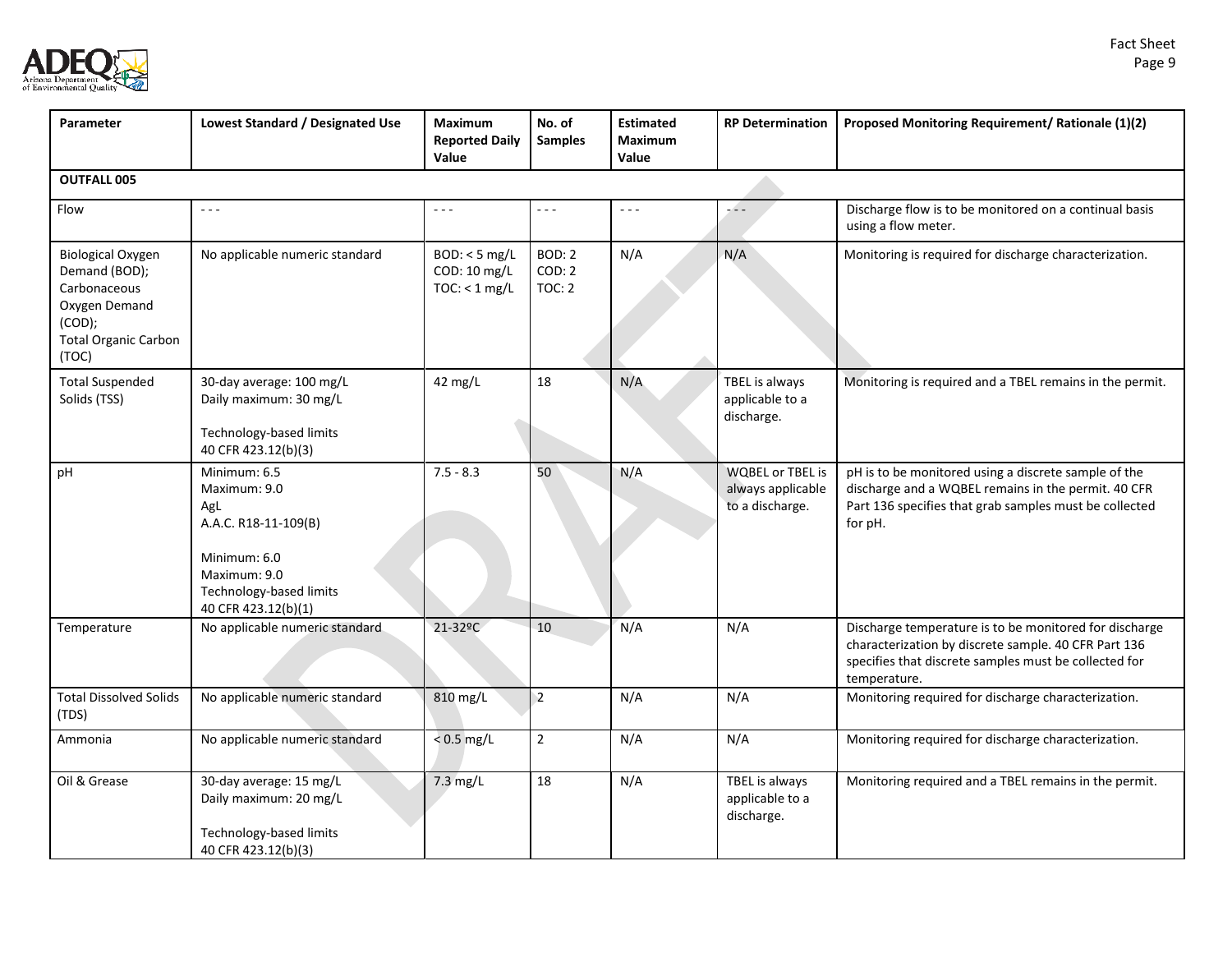| Fact Sheet |
|------------|
| Page 10    |



| Parameter                        | Lowest Standard / Designated Use                                                                                        | Maximum<br><b>Reported Daily</b><br>Value | No. of<br><b>Samples</b> | <b>Estimated</b><br>Maximum<br>Value | <b>RP Determination</b>                         | Proposed Monitoring Requirement/ Rationale (1)(2)       |
|----------------------------------|-------------------------------------------------------------------------------------------------------------------------|-------------------------------------------|--------------------------|--------------------------------------|-------------------------------------------------|---------------------------------------------------------|
| Arsenic                          | 200 μg/L/ AgL                                                                                                           | $3.5 \mu g/L$                             | 6                        | $13.3 \mu g/L$                       | No RP                                           | Monitoring required for discharge characterization.     |
| Boron                            | 1,000 µg/L/ AgI                                                                                                         | $140 \mu g/L$                             | 18                       | 336 µg/L                             | No RP $(4)$                                     | Monitoring required for discharge characterization (4). |
| Cadmium                          | 50 µg/L/ AgI and AgL                                                                                                    | $< 1.0 \mu g/L$                           | 6                        | N/A                                  | No RP                                           | Monitoring required for discharge characterization.     |
| Chromium (Total)                 | 1,000 µg/L/ AgI and AgL                                                                                                 | $15 \mu g/L$                              | 6                        | $57 \mu g/L$                         | No RP                                           | Monitoring required for discharge characterization.     |
| Copper                           | 500 μg/L/ AgL                                                                                                           | $11 \mu g/L$                              | 6                        | $42 \mu g/L$                         | No RP                                           | Monitoring required for discharge characterization.     |
| Cyanide                          | 200 µg/L/ AgL                                                                                                           | $< 50 \mu g/L$                            | 6                        | N/A                                  | No RP                                           | Monitoring required for discharge characterization.     |
| Lead                             | 100 μg/L / AgL                                                                                                          | $<$ 15 $\mu$ g/L                          | $6 -$                    | N/A                                  | No RP                                           | Monitoring required for discharge characterization.     |
| Mercury                          | $10 \mu g/L$ / AgL                                                                                                      | $< 0.2 \mu g/L$                           | 6                        | N/A                                  | No RP                                           | Monitoring required for discharge characterization.     |
| Selenium                         | 20 μg/L/ AgI                                                                                                            | $0.62 \mu g/L$                            | 18                       | $1.5 \mu g/L$                        | No RP                                           | Monitoring required for discharge characterization.     |
|                                  | <b>INTERNAL OUTFALL I-001 (Combined Cycle Cooling Tower Blowdown)</b>                                                   |                                           |                          |                                      |                                                 |                                                         |
| Flow                             | $  -$                                                                                                                   |                                           | $- - -$                  | .                                    | $\omega = \omega$                               | Discharge flow is to be estimated (3).                  |
| pH                               | Minimum: 6.0<br>Maximum: 9.0<br>Technology-based limits<br>40 CFR 423.12(b)(1)                                          | $7.5 - 7.9$                               | 5                        | N/A                                  | TBEL is always<br>applicable to a<br>discharge. | Monitoring is required and TBEL remains in the permit.  |
| Free Available<br>Chlorine (FAC) | 30-day average: 0.2 mg/L<br>Daily Maximum: 0.5 mg/L<br>Technology-based limits<br>40 CFR 423.12(b)(7) and 423.13 (d)(1) | $2.01$ mg/L                               | 5                        | N/A                                  | TBEL is always<br>applicable to a<br>discharge. | Monitoring is required and TBEL remains in the permit.  |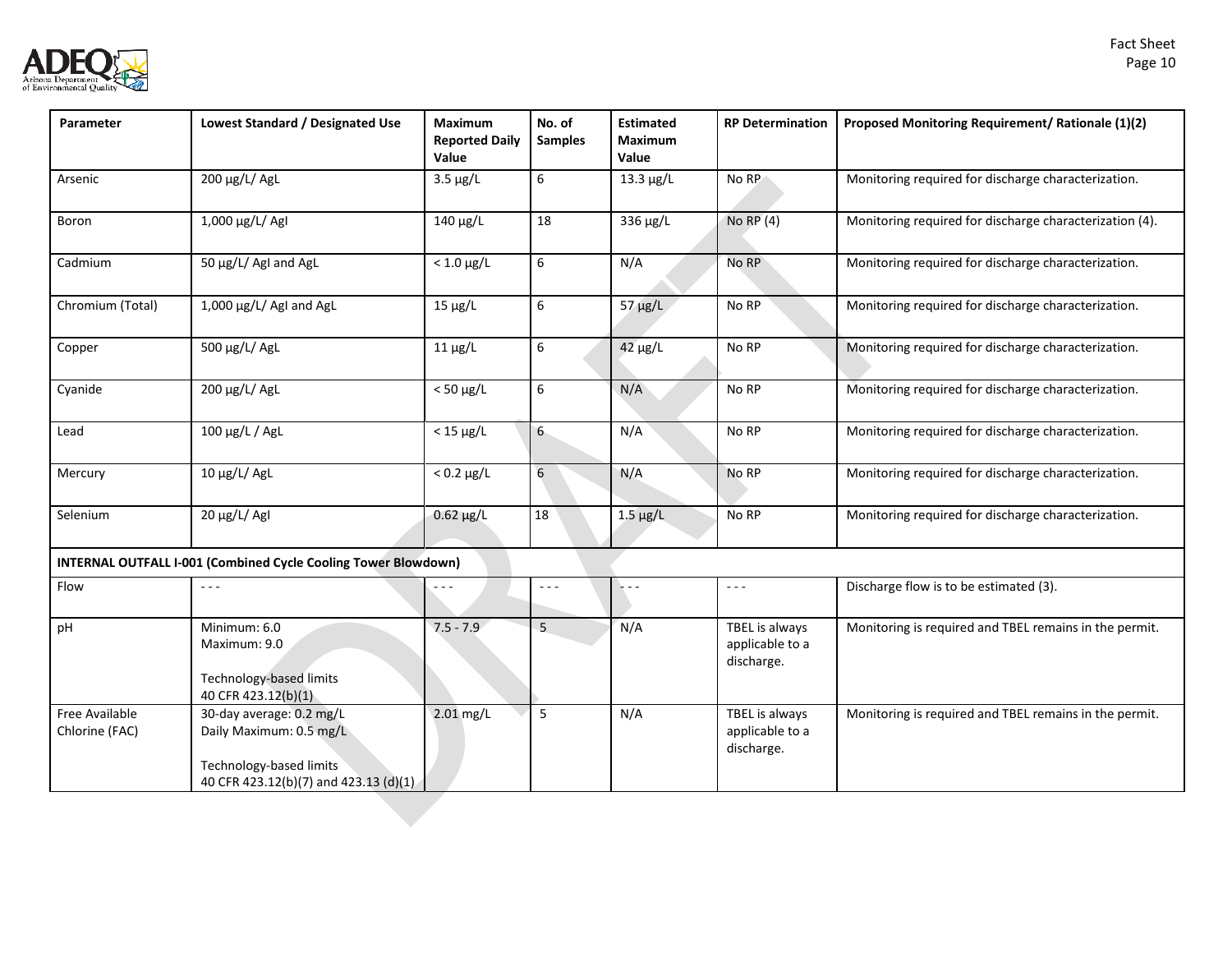



| Parameter        | Lowest Standard / Designated Use                                                                      | <b>Maximum</b><br><b>Reported Daily</b><br>Value | No. of<br><b>Samples</b> | <b>Estimated</b><br>Maximum<br>Value | <b>RP Determination</b>                         | Proposed Monitoring Requirement/ Rationale (1)(2)                                            |
|------------------|-------------------------------------------------------------------------------------------------------|--------------------------------------------------|--------------------------|--------------------------------------|-------------------------------------------------|----------------------------------------------------------------------------------------------|
| Chromium (Total) | 30-day average: 0.2 mg/L<br>Daily Maximum: 0.2 mg/L<br>Technology-based limits<br>40 CFR 423.13(d)(1) | $0.081$ mg/L                                     | -5                       | N/A                                  | TBEL is always<br>applicable to a<br>discharge. | Monitoring is required and TBEL remains in the permit.                                       |
| Boron (4)        | $1,000 \,\mu g/L/$ AgI                                                                                | $1300 \mu g/L$                                   | 5                        | 5460 µg/L                            | <b>RP Exists</b>                                | Monitoring is required and a WQBEL remains in the<br>permit for discharges from Outfall 005. |
| Zinc             | 30-day average: 1.0 mg/L<br>Daily maximum: 1.0 mg/L<br>Technology-based limits<br>40 CFR 423.13(d)(1) | $0.11$ mg/L                                      | 5                        | N/A                                  | TBEL is always<br>applicable to a<br>discharge. | Monitoring is required and TBEL remains in the permit.                                       |

#### Footnotes:

(1) The monitoring frequencies are as specified in the permit.

(2) All monitoring will be conducted using discrete samples since the source (make up) water is groundwater with no significant variation expected in the quality of discharge during a 24-hour period.

(3) Estimating and reporting combined cycle cooling tower blowdown flow is only required if it is sent to Outfall 005 for discharge to the receiving water.

(4) Boron is to be monitored with limits at Outfall 005 only if cooling tower blowdown is discharged from Outfall 005. RP exists only if the cooling tower blowdown concentration of 1300 µg/L is used in the RP calculation.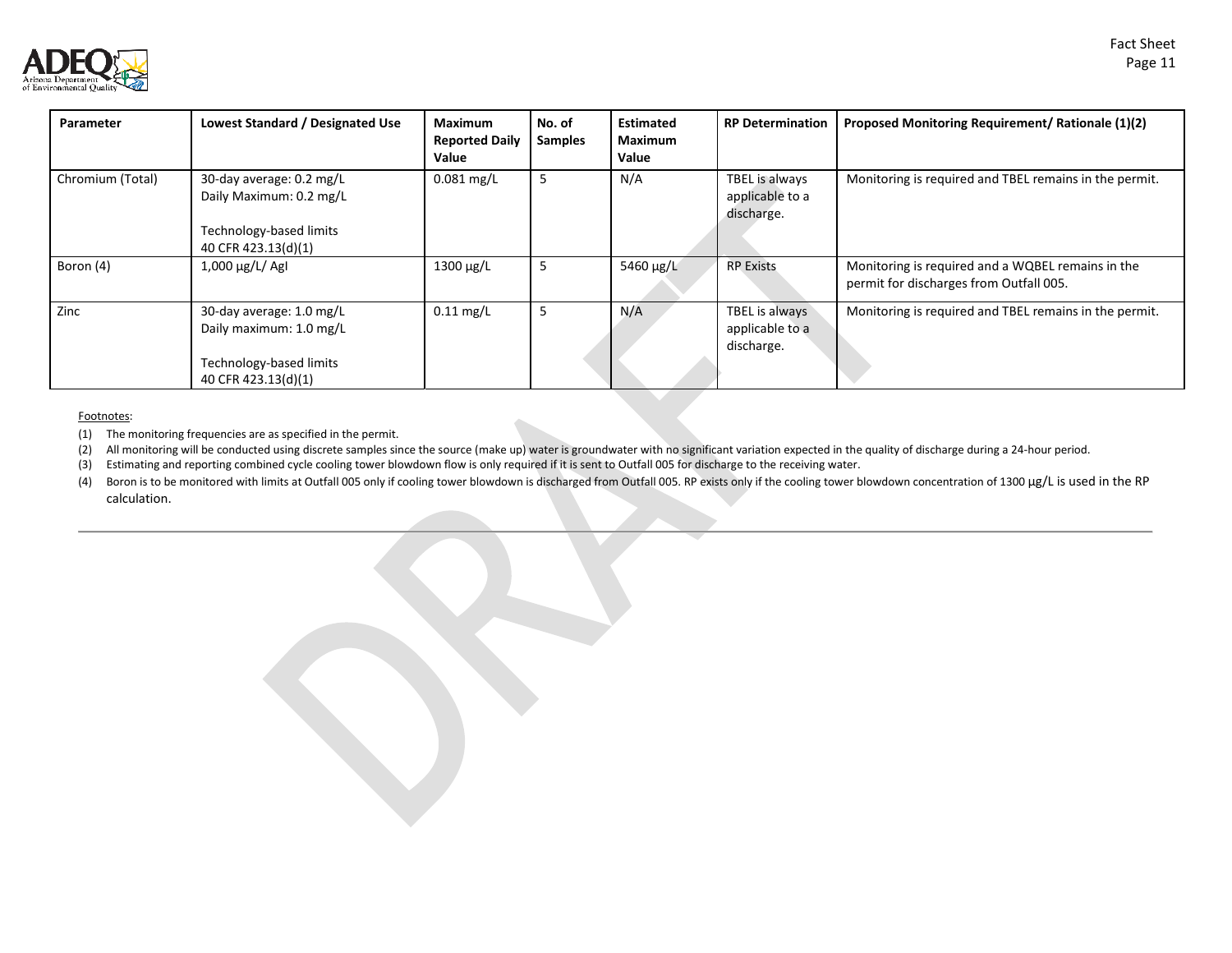

#### **VIII. NARRATIVE WATER QUALITY STANDARDS**

All narrative limitations in A.A.C. R18-11-108 that are applicable to the receiving water are included in Part I, Section C of the draft permit.

#### **IX. MONITORING AND REPORTING REQUIREMENTS** (Part II of Permit)

Section 308 of the Clean Water Act and 40 CFR Part 122.44(i) require that monitoring be included in permits to determine compliance with discharge limitations. Additionally, monitoring may be required to gather data for future discharge limitations or to monitor discharge impacts on receiving water quality.

Monitoring frequencies are based on the nature and effect of the pollutant, as well as a determination of the minimum sampling necessary to adequately monitor the facility's performance. Monitoring frequencies for some parameters may be reduced in subsequent permits if all monitoring requirements have been met and the limits or ALs for those parameters have not been exceeded during the first permit term.

Discrete (i.e., grab) samples are specified in the permit for all parameters and at both outfalls since the quality of discharge is not expected to be highly variable.

Monitoring locations are specified in the permit (Part I.A and Part II.A) in order to ensure that representative samples of the influent and discharge are consistently obtained.

The requirements in the permit pertaining to Part II, Monitoring and Reporting, are included to ensure that the monitoring data submitted under this permit is accurate in accordance with 40 CFR 122.41(e). The permittee has the responsibility to determine that all data collected for purposes of this permit meet the requirements specified in this permit and is collected, analyzed, and properly reported to ADEQ.

The permit (Part II.A.3) requires the permittee to keep a Quality Assurance (QA) manual at the facility, describing sample collection and analysis processes; the required elements of the QA manual are outlined.

Reporting requirements for monitoring results are detailed in Part II, Section B of the permit, including completion and submittal of Discharge Monitoring Reports (DMRs) and AZPDES Flow Record forms. The permittee is responsible for conducting all required monitoring and reporting the results to ADEQ on DMRs or as otherwise specified in the permit.

#### **Electronic reporting**

The US EPA has published a final regulation that requires electronic reporting and sharing of Clean Water Act National Pollutant Discharge Elimination System (NPDES) program information instead of the current paper-based reporting (Federal Register, Vol. 80, No. 204, October 22, 2015). Beginning December 21, 2016 (one year after the effective date of the regulation), the Federal rule required permittees to make electronic submittals of any monitoring reports and forms called for in their permits. ADEQ has created an online portal called myDEQ that allows users to submit their discharge monitoring reports and other applicable reports required in the permit.

Requirements for retention of monitoring records are detailed in Part II.C.3 of the permit.

#### **X. BIOSOLIDS REQUIREMENTS** (Part III in Permit)

Not applicable – this is an industrial facility.

#### **XI. SPECIAL CONDITIONS** (Part V in Permit)

#### **Permit Reopener**

This permit may be modified based on newly available information; to add conditions or limits to address demonstrated discharge toxicity; to implement any EPA-approved new Arizona water quality standard; or to reevaluate reasonable potential (RP), if assessment levels in this permit are exceeded [A.A.C. R18-9-B906 and 40 CFR Part 122.62 (a) and (b)].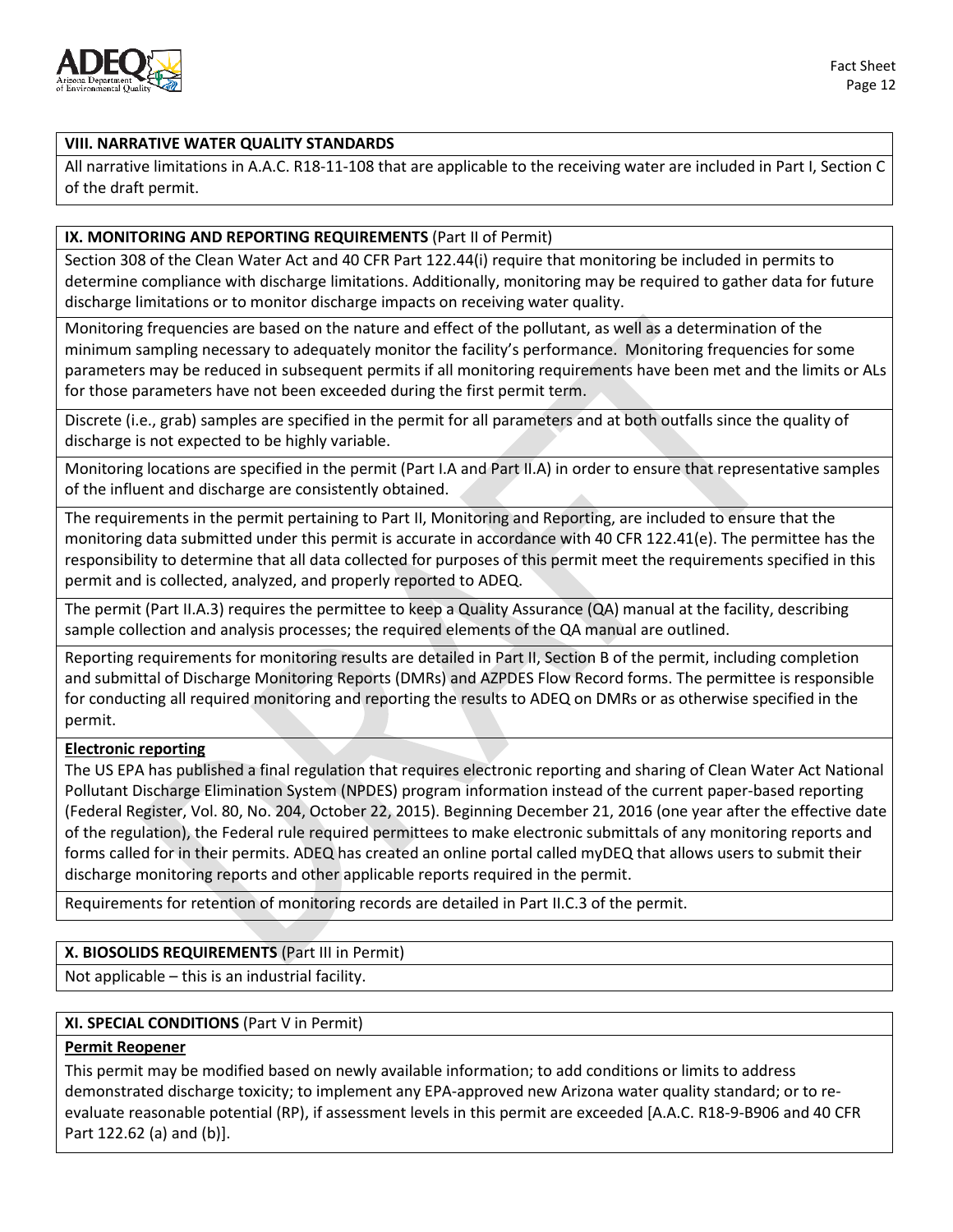

### **XII. ANTIDEGRADATION**

Antidegradation rules have been established under A.A.C. R18-11-107 to ensure that existing surface water quality is maintained and protected. The discharge from the APS West Phoenix Power Plant will be to a canal which is subject to Tier 1 antidegradation protection. Discharge quality limitations and monitoring requirements have been established under the proposed permit to ensure that the discharge will meet the applicable water quality standards. As long as the permittee maintains consistent compliance with these provisions, the designated uses of the receiving water will be presumed protected, and the facility will be deemed to meet currently applicable antidegradation requirements under A.A.C. R18-11-107.

### **XIII. STANDARD CONDITIONS**

Conditions applicable to all NPDES permits in accordance with 40 CFR, Part 122 are attached as an appendix to this permit.

#### **XIV. ADMINISTRATIVE INFORMATION**

### **Public Notice (A.A.C. R18-9-A907)**

The public notice is the vehicle for informing all interested parties and members of the general public of the contents of a draft AZPDES permit or other significant action with respect to an AZPDES permit or application. The basic intent of this requirement is to ensure that all interested parties have an opportunity to comment on significant actions of the permitting agency with respect to a permit application or permit. This permit will be public noticed in a local newspaper after a pre-notice review by the applicant and other affected agencies.

#### **Public Comment Period (A.A.C. R18-9-A908)**

Rules require that permits be public noticed in a newspaper of general circulation within the area affected by the facility or activity and provide a minimum of 30 calendar days for interested parties to respond in writing to ADEQ. After the closing of the public comment period, ADEQ is required to respond to all significant comments at the time a final permit decision is reached or at the same time a final permit is actually issued.

#### **Public Hearing (A.A.C R18-9-A908(B))**

A public hearing may be requested in writing by any interested party. The request should state the nature of the issues proposed to be raised during the hearing. A public hearing will be held if the Director determines there is a significant amount of interest expressed during the 30-day public comment period, or if significant new issues arise that were not considered during the permitting process.

#### **EPA Review (A.A.C. R18-9-A908(C)**

A copy of this draft permit and any revisions made to this draft as a result of public comments received will be sent to EPA Region 9 for review. If EPA objects to a provision of the draft, ADEQ will not issue the permit until the objection is resolved.

#### **XV. ADDITIONAL INFORMATION**

Additional information relating to this proposed permit may be obtained from:

Arizona Department of Environmental Quality Water Quality Division – Surface Water Permits Unit Attn: Devin McAllister 1110 West Washington Street Phoenix, Arizona 85007

Or by contacting Devin McAllister at (602) 771 – 4374 or by e-mail at [mcallister.devin@azdeq.gov.](mailto:mcallister.devin@azdeq.gov)